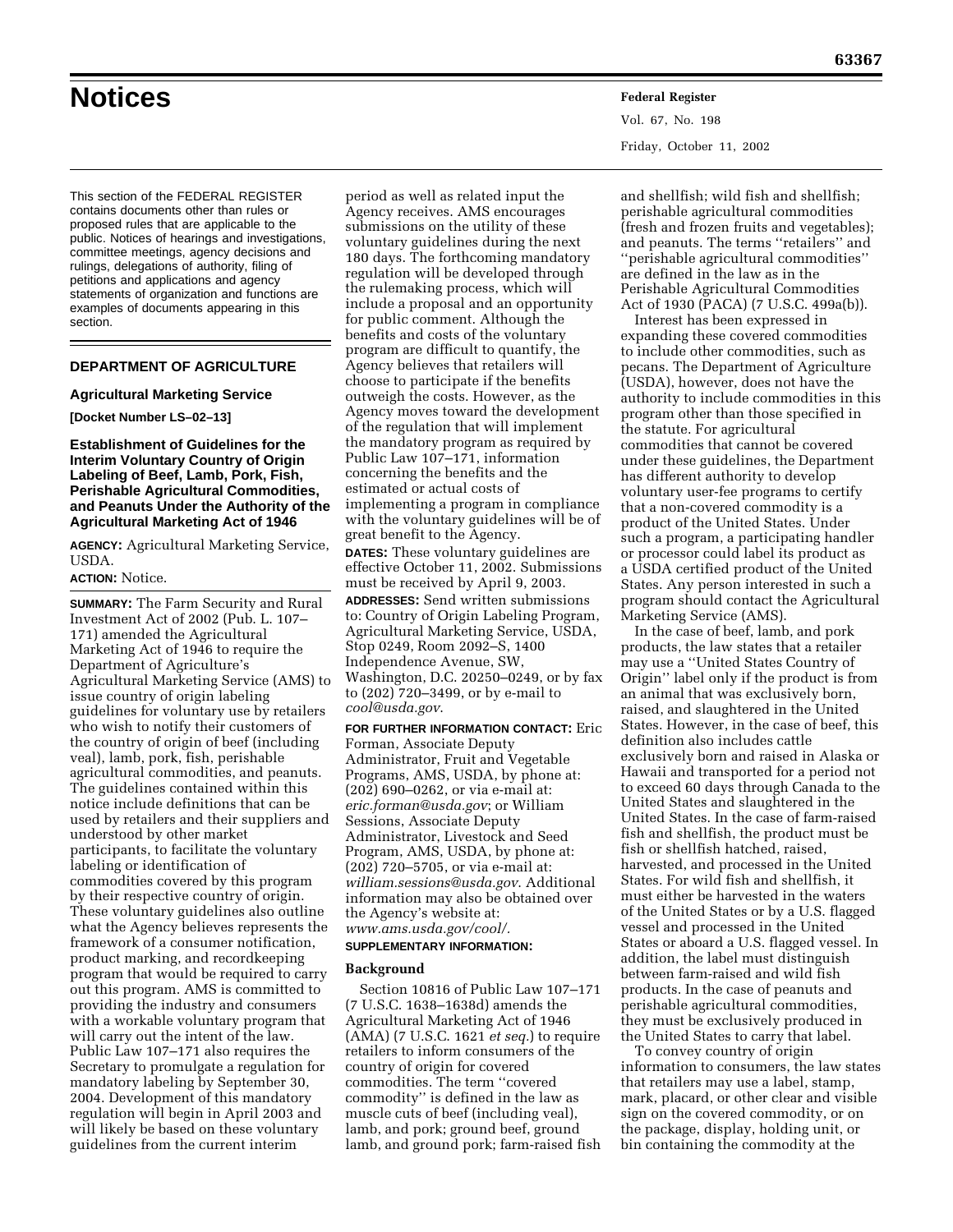final point of consumption. Foodservice establishments—such as restaurants, bars, food stands, and similar facilities—are exempt.

The law makes reference to the definition of ''retailer'' in the PACA as the meaning of ''retailer'' for the application of country of origin labeling requirements. Under the PACA, a ''retailer'' is any person who buys or sells perishable agricultural products solely for sale at retail with a cumulative invoice value in any calendar year of more than \$230,000. This definition excludes butcher shops, fish markets, and small grocery stores that either purchase fruit and vegetables at a level below this dollar volume threshold or do not purchase fruit and vegetables at all.

The law directs the Secretary to first issue guidelines for voluntary labeling and then, by September 30, 2004, to promulgate requirements for mandatory labeling. When the mandatory labeling program takes effect, the law states that the Secretary may require any person who prepares, stores, handles, or distributes a covered commodity for retail sale to maintain a verifiable recordkeeping audit trail. According to the law, under the mandatory labeling program, suppliers are required to provide information to retailers indicating the country of origin of the covered commodity. Although the law states that the Secretary shall not use a mandatory identification system to verify country of origin under the mandatory labeling program, it does state that the Secretary may use, as a model, identity verification programs already in place. The law also provides enforcement procedures for the mandatory labeling program that includes fines, civil penalties, and cease and desist orders for retailers, packers, or other persons for willful violations.

## **Key Components of the Law**

These voluntary guidelines describe a program that allows retailers, as defined by the law, to label covered commodities by their country of origin. It is important to note that industry is not required to participate in this voluntary labeling program that will be in effect until a mandatory program is implemented. However, for those retailers and other market participants who choose to adopt these voluntary guidelines, all of the requirements contained within must be followed. It also is important to note that retailers and other market participants can place country of origin information on labels independent of these voluntary guidelines, provided that current labeling laws are followed.

# **Defining a Covered Commodity**

Covered commodities are muscle cuts of beef, lamb, and pork; ground beef, ground lamb, and ground pork; farmraised fish; wild fish; perishable agricultural commodities; and peanuts.

#### *Ingredient in a Processed Food Item*

The law excludes food items from country of origin labeling when a covered commodity is an ''ingredient in a processed food item.'' However, Public Law 107–171 does not define a ''processed food item.'' Therefore, the Agency must define what constitutes a ''processed food item'' for each covered commodity in the context of Public Law 107–171 for the purposes of these guidelines.

In developing the definition of ''processed food item'', the Agency considered using existing definitions of processing. For example, the National Organic Program defines processing as: cooking, baking, curing, heating, drying, mixing, grinding, churning, separating, extracting, slaughtering, cutting, fermenting, distilling, eviscerating, preserving, dehydrating, freezing, chilling, or otherwise manufacturing and includes the packaging, canning, jarring, or otherwise enclosing food in a container. While this definition was useful as a starting point, the Agency believes that such a definition would exempt commodities that Congress clearly intended to be subject to these guidelines. For example, with the coverage of muscle products of beef, lamb, and pork, Congress clearly intended that the slaughtering, cutting, and chilling of these commodities would not exempt them from the guidelines.

The Agency considered defining this exemption to exclude any ''ingredient'' listed on an ingredient label. Such an interpretation, however, would exclude many products that Congress intended to be covered by this statute. For example, if such an interpretation would be adopted, an item such as bagged lettuce, which lists only lettuce on the ingredients statement, could be excluded. The Agency believes that the mere listing of an otherwise covered commodity in an ingredient statement or list on a packaged covered commodity does not meet the threshold set forth in the law.

To determine when a covered commodity is an ingredient in a processed food item and excluded from these guidelines, the Agency has chosen to define a ''processed food item'' in two ways. First, a processed food item is defined as a combination of ingredients that result in a product with an identity

that is different from that of the covered commodity. Such items include raw salmon when combined with other ingredients to produce sushi and peanuts when combined with other ingredients to produce a candy bar. However, blended and mixed covered commodities, which will be discussed in more detail later in this notice, where the covered commodities retain their identity are still covered by these guidelines. Such items include mixed vegetables such as peas and carrots.

Second, a commodity that is materially changed to the point that its character is substantially different from that of the covered commodity is also deemed to be a processed food item. This includes, but is not limited to, changes that occur as a result of cooking, curing, or restructuring. However, covered commodities that retain their identity when combined with other ingredients, such as water enhanced case ready steaks, are not considered to be ''processed food items'' under these guidelines. To the extent that this applies to specific covered commodities, further guidance is provided under the particular section for each category of covered commodity.

## *Whole Muscle Beef, Lamb, and Pork*

All raw fresh and frozen whole muscle beef, lamb, and pork products are covered under these guidelines unless they are an ingredient in a processed food item or have been materially changed before retail marketing.

Where there are added ingredients, so long as the character of the whole muscle beef, lamb or pork is retained, the resulting products are covered. This includes such products as needletenderized steaks; seasoned, vacuum packaged pork loins; and water enhanced case ready steaks, chops and roasts. These items would be covered because combination of the ingredients and the whole muscle beef, lamb, or pork in does not result in a product with an identity that is different from that of the covered commodity.

In situations where the whole muscle beef, lamb, and pork is an ingredient in a processed food item and the identity of the processed food item is significantly different from that of the covered commodity, the processed food item is excluded from country of origin labeling. For example, items such as ready-to-cook Beef Wellington would be exempt because the combination of ingredients with the covered commodity (muscle cut of beef) creates a product with an identity different from the covered commodity.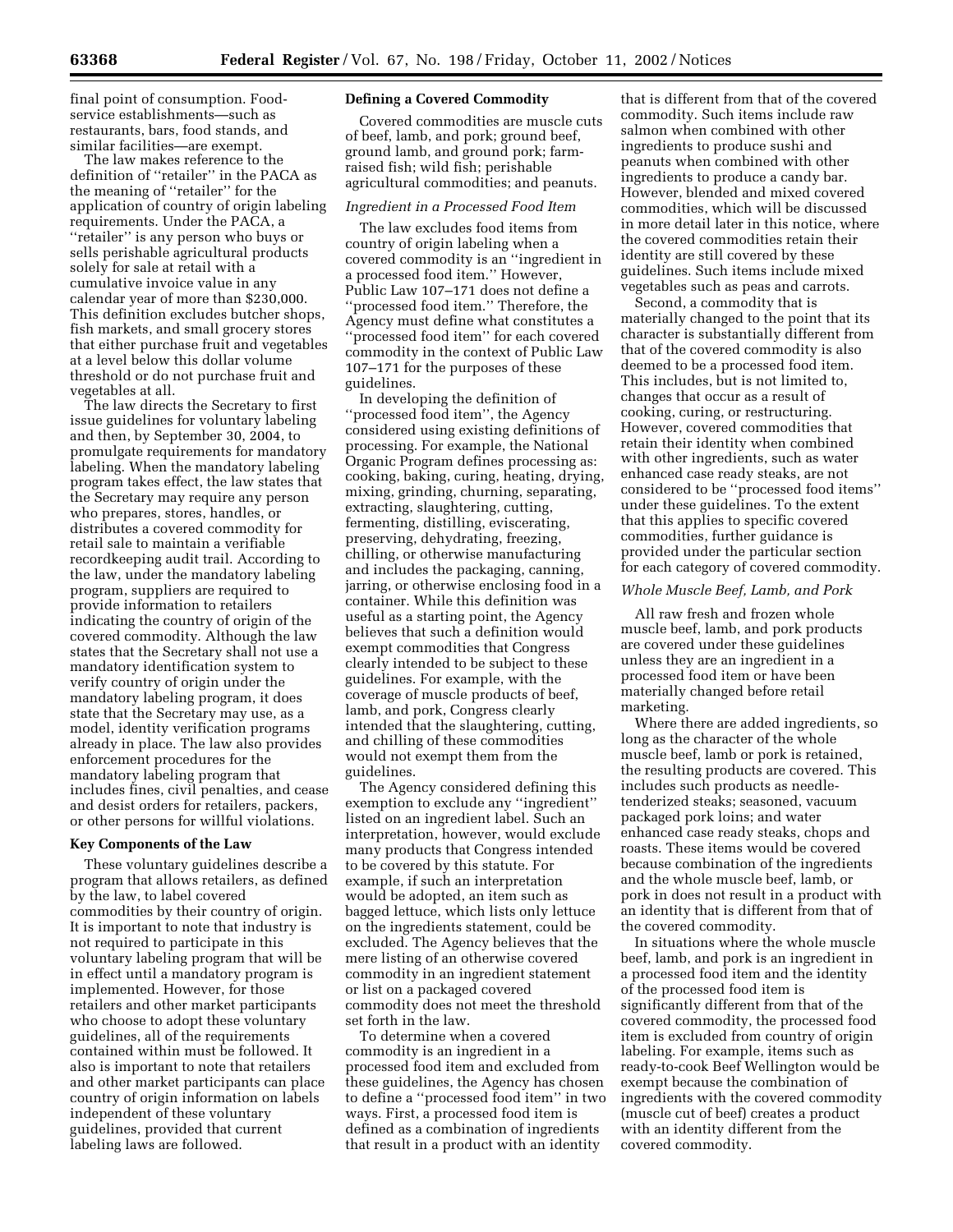When items are materially changed to the point that they do not retain their raw, whole muscle character they would also be excluded from country of origin labeling. This includes such products as restructured steaks and lamb pita meats, which contain pieces of whole muscle beef, pork or lamb that are formed back together. The cooking and curing of products (*e.g.*, the addition of nitrites) also excludes products from labeling. Examples of these products include corned beef briskets and bacon. This is because cooked and cured products, including raw whole muscle cured products, are functionally different products and are not typically marketed with fresh and frozen whole muscle meats at a retail establishment, but instead they are marketed with other excluded meat products.

# *Ground Beef, Lamb, and Pork*

Public Law 107–171 specifically covers ''ground beef, ground lamb, and ground pork.'' The FSIS Food Standards and Labeling Policy Book (1998) defines products labeled as ground meats as not containing added water, cereal, soy derivatives, or other extenders. The Policy Book also specifically defines ground beef as not being able to have any salt, sweetening agents, flavorings, spices, or other seasonings added.

Using the FSIS standards for ground meat and ground beef as a guide, the Agency does not believe that any added ingredient items or further processed products produced from ground beef, ground lamb, or ground pork are covered.

## *Fresh and Frozen Fruits and Vegetables*

The Perishable Agricultural Commodities Act defines perishable agricultural commodities as ''any of the following, whether or not frozen or packed in ice: Fresh fruits and vegetables of every kind and character; and \* \* \* includes cherries in brine as defined by the Secretary in accordance with trade usages''. Therefore, frozen fruits and vegetables (*e.g.*, a package of frozen strawberries, or frozen French fried potatoes made from sliced potatoes) are covered commodities and fall under these country of origin labeling guidelines.

To maintain consistency with PACA, a frozen fruit or vegetable will be a covered commodity so long as its ''kind or character'' has not been altered. Therefore, for all perishable agricultural commodities, an ''ingredient in a processed food item'' is defined to mean an otherwise covered commodity that is a constituent in a food item where the identity of the food item is different from that of the covered commodity

(*e.g.*, a frozen prepared pie that includes frozen sliced apples) or is included in a package with significant other foods (*e.g.*, a frozen entree consisting of a precooked meat item and frozen vegetables). Alternatively, when a perishable agricultural commodity is processed (*i.e.*, frozen so as to remain subject to the PACA) and packaged with only preservatives, seasoning, sweeteners or other minor ingredients, the covered commodity would fall under these voluntary country of origin labeling guidelines.

# *Peanuts*

Because the vast majority of peanuts sold at retail are shelled, roasted, and salted, the Agency believes these products were intended to be covered by the law. Accordingly, shelling, roasting, salting, and flavoring of peanuts would not exclude these products from being subject to Public Law 107–171. However, further processed peanut products, including such items as candy coated peanuts, peanut brittle, and peanut butter would not be covered by country of origin labeling guidelines. Similarly, where the peanuts are ingredients in other food products, such as peanuts in a candy bar, they would be excluded.

# *Wild and Farm-Raised Fish and Shellfish*

All fresh and frozen fish and shellfish items are covered by these country of origin labeling guidelines. All cooked and canned fish products, including such items as canned tuna and canned sardines, and restructured fish products, such as fish sticks and surimi, are excluded. Similarly, processed products where the fish or shellfish is an ingredient, such items as sushi, crab salad, and clam chowder, are excluded.

# **Labeling Country of Origin for Products Produced Exclusively in the United States**

If following these guidelines, a retailer shall label a covered commodity as having a ''United States Country of Origin'' only if the following criteria are met:

1. Beef: Covered commodities must be derived exclusively from animals born, raised, and slaughtered in the United States (including animals that were born and raised in Alaska or Hawaii and transported for a period not to exceed 60 days through Canada to the United States and slaughtered in the United States).

2. Lamb and Pork: Covered commodities must be derived exclusively from animals born, raised, and slaughtered in the United States.

3. Farm-raised Fish and Shellfish: Covered commodities must be derived exclusively from fish or shellfish hatched, harvested, and processed in the United States.

4. Wild Fish and Shellfish: Covered commodities must be derived exclusively from fish or shellfish either harvested in the waters of the United States or by a U.S. flagged vessel and processed in the United States or aboard a U.S. flagged vessel.

5. Fresh and Frozen Fruits and Vegetables, and Peanuts: Covered commodities must be derived exclusively from produce or peanuts grown, packed and, if applicable, processed in the United States.

Product otherwise meeting the requirements of ''United States Country of Origin'' may retain that designation after export for further processing in a foreign country and reentry into the United States for retail sale so long as a verifiable recordkeeping audit trail is maintained and such labeling is consistent with other Federal labeling requirements.

# **Labeling Country of Origin for Imported Products (***i.e.***, Produced Entirely Outside of the United States)**

Currently, Federal law—the Tariff Act of 1930 as amended (19 U.S.C. 1304), the Federal Meat Inspection Act, the Poultry Products Inspection Act as amended (21 U.S.C. 451 *et seq.*), and other legislation requires most imports, including food items, to bear labels informing the ''ultimate purchaser'' of their country of origin. Ultimate purchaser has been defined as the last U.S. person who will receive the article in the form in which it was imported. Containers (*e.g.*, cartons and boxes) holding imported fresh fruits and vegetables, for example, must be labeled with country of origin information when entering the United States. (**Note:** The PACA requires all labels on subject commodities to be accurate, but requires no specific labeling information.) Consumer-ready packages, including food products (*e.g.*, a vacuum packaged imported lamb leg, a bundle of asparagus, or a package of frozen strawberries), although they are packed in a box, currently must have country of origin labels on each consumer-ready package. In contrast, a retailer may take loose produce out of a container and display it in an open bin, selling each individual piece of produce that has not been labeled. A placard or other label indicating country of origin is not currently required. If the article is destined for a U.S. processor or manufacturer where it will undergo ''substantial transformation,'' that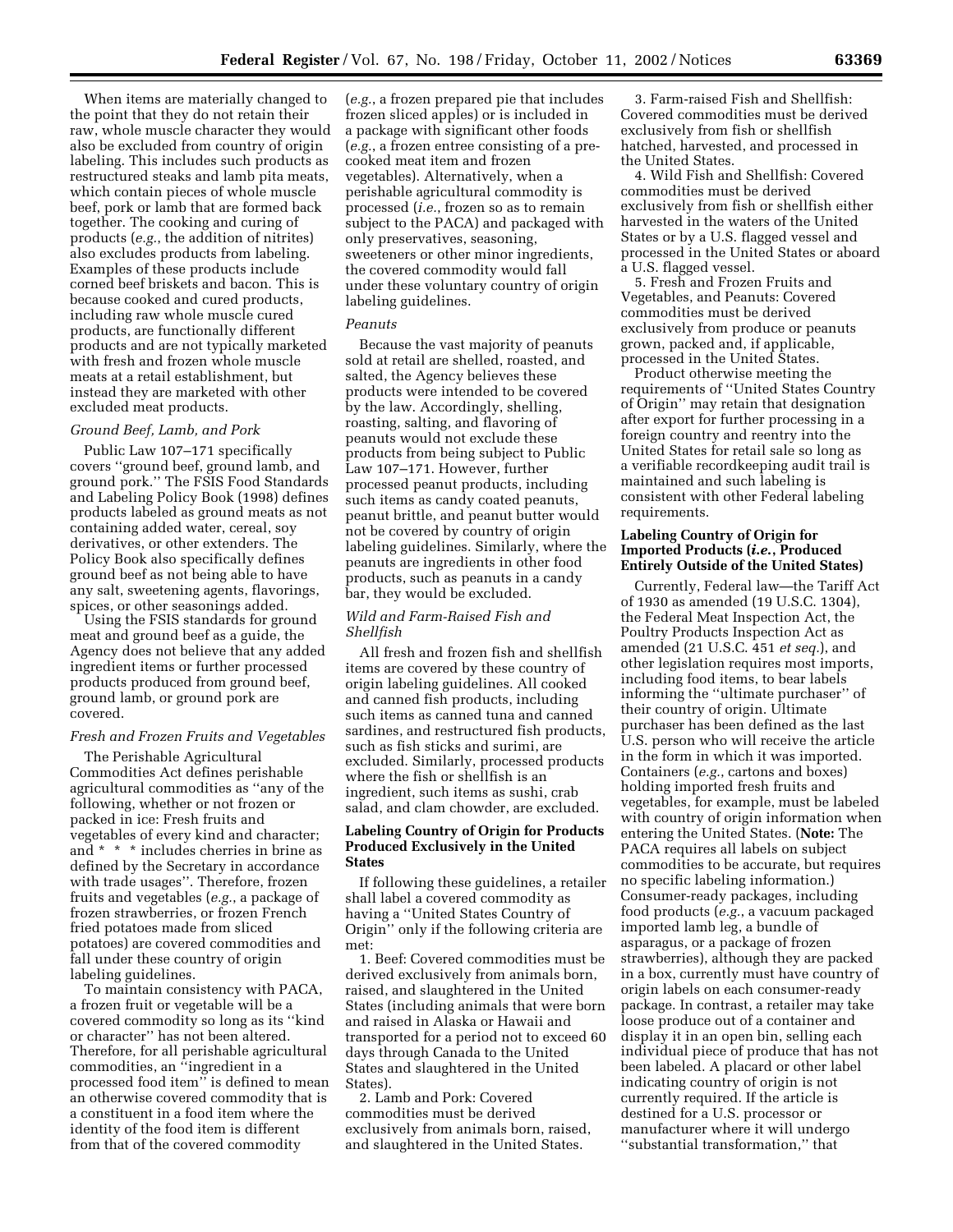processor or manufacturer is considered the ultimate purchaser. As a result, meat and other items have not been required to carry a country of origin mark after cutting or processing in the United States and may presently be labeled product of the United States.

Under these guidelines, the country of origin for products produced entirely outside of the United States shall be the country as specified by the requirements of existing Federal laws at the time the product arrives at the U.S. port of entry. For example, an imported lamb carcass may have actually resulted from an animal slaughtered in the exporting country but born in a country other than the exporting country. However, for the purposes of these labeling guidelines, the imported lamb carcass may be labeled as the product of the exporting country.

Using this country of origin information for imported products, retailers (and their suppliers) will have to maintain the country of origin identity of this class of products to the final point of sale of a covered commodity. So, for the imported lamb carcass example above, under these guidelines if the carcass is fabricated into cuts in the United States, a resulting lamb loin marketed at retail would be marked as product of the exporting nation as it is not eligible for a United States origin claim.

# **Labeling Country of Origin When the Product Has Entered the United States During the Production Process (***i.e.***, Mixed Origin That Includes the United States)**

The law explicitly defines the requirements for covered commodities to be labeled with a ''United States Country of Origin.'' However, the law is considerably less prescriptive for products produced completely or in part outside of the United States. In these cases, the law only requires that retailers inform consumers at the point of sale of a covered commodity of the country of origin.

A number of animals born in foreign countries are raised and slaughtered in the United States. Also, some animals born in the U.S. are raised in foreign countries and then may be slaughtered in either that foreign country or returned to the United States for slaughter. As all three criteria (*i.e.*, born, raised, slaughtered for beef, lamb, and pork) are needed for product to be considered ''United States Country of Origin,'' the Agency has to define how the products from mixed origin animals should most appropriately be labeled. Similarly, the law states that peanuts and perishable agricultural commodities must be ''produced'' in the United States to be labeled ''United States Country of Origin.'' Since many such products may be grown, packed, or processed in different countries, the Agency must determine how they should be labeled.

The Agency recognizes that the definition provided in the law does not allow products that were produced in both the United States and in a foreign country to be called ''United States Country of Origin'' or even ''Product of the United States and Country X.'' However, the Agency also recognizes that products such as pork products derived from a pig that was born in a foreign country (*e.g.*, Country X), raised, and slaughtered in the United States cannot be labeled as ''Product of Country X'' as much of the production of that animal was in the United States. Accordingly, these guidelines provide a system where such products that were produced in both foreign markets and in the United States would be labeled to identify what production processes occurred in a foreign market and what production processes occurred in the United States, up to the point that the country of origin definition was determined. For the pork example above, the product label could either read, ''From Country X hogs Raised and Slaughtered in the United States,'' or alternatively, ''Born in Country X, Raised and Slaughtered in the United States.'' A different example would be vegetables grown in the United States, frozen (processed) in a foreign country, and imported back into the United States for retail sale. This product could be labeled as, ''Grown in the United States, Processed in Country X.''

The Agency is aware that in some cases, a covered commodity will undergo production processes in two or more foreign countries prior to entering the United States for additional processing or a final process such as slaughter. In these cases, verifiable product information will not always be available for all points in the production process (*i.e.*, born, raised, or grown and packed) prior to the port of entry. In these cases, the product label will designate the country of origin as specified by existing Federal laws (*e.g.*, requirements of the U.S. Customs Service) at the time the product arrives at the U.S. port of entry and any additional major processes (*e.g.*, slaughter for beef or processing for peanuts) performed in the United States be listed on the product label. For example, if a calf was born in Country X and raised in Country Y before being imported for slaughter in the United States, an acceptable product label

under these guidelines for the covered commodities derived from this animal would be: ''From Cattle Imported from Country Y, Slaughtered in the United States.'' However, alternatively, if all of the production process information is known for the product that occurred in both Country X and Country Y, it may be included on the product label. So, for the previous example, a label of, ''Born in Country X, Raised in Country Y, and Slaughtered in the United States'' would be acceptable under these guidelines if a verifiable recordkeeping trail was available, but it would not be required since two or more countries (prior to the product entering the United States) are involved.

The Agency believes this level of detail is required under the statute and will be consistent with the law's purpose of providing meaningful information to consumers. However, the Agency does have concerns that requiring meat products to carry labels that refer to the slaughtering of livestock could be viewed negatively by consumers. As a result, the Agency will allow the term ''Processed'' to be used in lieu of the term ''Slaughtered'' on meat products.

# **Defining Country of Origin for Blended or Mixed Products**

The law requires the Agency to formulate guidelines for country of origin labeling for ground beef (and to a lesser extent ground lamb and pork), mixed fruit and vegetables, and blended seafood products that are covered commodities. For the purposes of these labeling provisions, blended or mixed products are those that contain one or more covered commodities from one or more countries. The Agency recognizes that these items are often a mixture of raw materials that are derived from covered commodities produced both in the United States and in countries outside of the United States. Each of the raw material sources for mixed or blended items would have a country of origin as defined by these guidelines.

In addition, the Agency recognizes that it could be misleading to consumers if only a small percentage of a mixture of a covered commodity met the definition of United States origin and yet the mixture could list the United States first ahead of other countries in a country of origin declaration on the package. Therefore, under these guidelines the applicable country of origin labeling for each raw material source (as defined in the guidelines) must be reflected in the labeling of the mixed or blended retail item by order of prominence by weight. This being the case, ground beef would be labeled with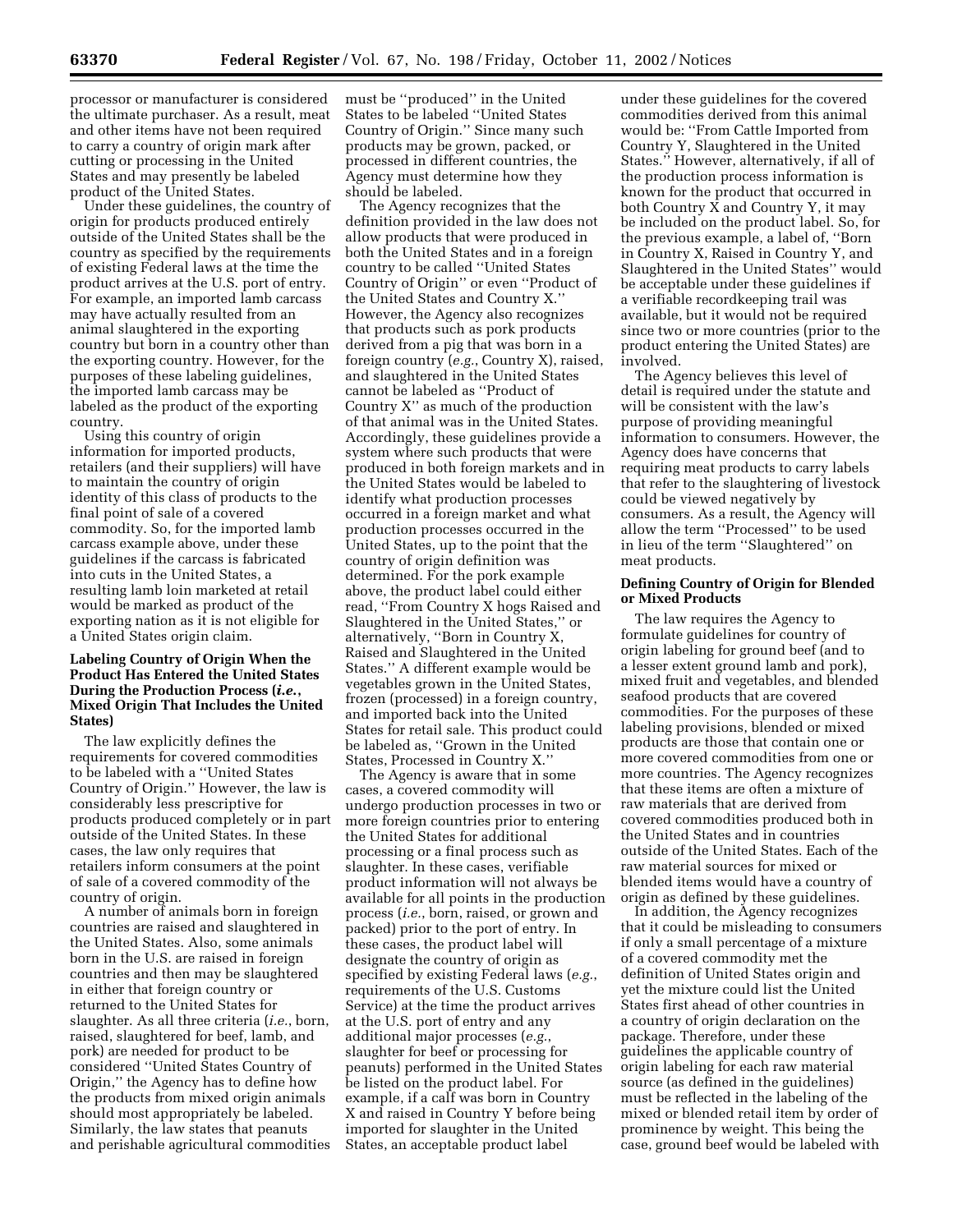the applicable country of origin information as required by the guidelines for each raw material source in descending order of prominence by weight.

For example, the label ''From Country X Cattle Slaughtered in the United States; Product of Country Y; and United States Product'' could be the label on a package of ground beef for a mixture of three beef raw material sources where the most substantial raw material source was from cattle born and raised in Country X and slaughtered in the United States, followed by imported Country Y beef trimmings, and then followed by trimmings from beef completely of United States origin. Likewise, the labeling for a bag of shrimp tails containing shrimp that were sourced from multiple countries must, under these guidelines, specify the country of origin of each of the sources of the shrimp in order of their prominence by weight for those shrimp tails in the bag. It is important to note that these guidelines do not require the label to list the actual percentage of weight for each constituent ingredient (*e.g.*, 50 percent United States, 40 percent Country X, 10 percent Country Y).

In the case of mixed or blended products where the individual constituents can be separately identified, the guidelines would require the container to be labeled to individually identify the country of origin of each constituent. An example of a mixed or blended product where the individual constituents can be separately identified is a bagged salad. For a bagged salad that contains lettuce, spinach, and peppers from three different countries, the package label would list the applicable country of origin separately for each constituent ingredient.

## **Method of Notification**

The law states that country of origin notification may be provided to consumers by means of a label, stamp, mark, placard, or other clear and visible sign on the covered commodity or on the package, display, holding unit, or bin containing the commodity at the final point of sale to consumers. However, it is important to note that this requirement does not supercede any existing labeling requirements and any such country of origin notification must not obscure other labeling information required by existing regulatory requirements.

The guidelines allow market participants to utilize a variety of different labeling nomenclatures to denote the country of origin of a covered

commodity. For example, ''U.K.'' and ''United Kingdom of Great Britain and Northern Ireland'' are both allowed under the guidelines. Similarly, covered commodities meeting the guidelines for a ''United States Country of Origin'' may be labeled by any commonly understood designations such as:

- 1. Country of Origin—United States;
- 2. Product of the United States;
- 3. Produced in the United States; or
- 4. Product of USA.

The Agency kept this portion of the guidelines non-prescriptive to provide the industry with the most flexibility in implementing the program in the least costly manner possible.

# **State and Regional Labeling Programs**

Under this voluntary program, the law states that retailers notify consumers of the country of origin of covered commodities. The Agency has determined that State and regional labeling programs, such as ''Washington Apples,'' ''Idaho Potatoes,'' and ''California Grown'' do not meet this requirement. Therefore, such State and regional labeling claims cannot be accepted in lieu of country of origin labeling.

## **Remotely Purchased Products**

For sales of a covered commodity where the customer purchases a covered commodity prior to having an opportunity to observe the final package (*e.g.*, Internet sales, home delivery sales, *etc.*), the retailer, as defined by these guidelines, shall provide the country of origin information on the sales vehicle (*i.e.*, Internet site, home delivery catalog, *etc.*) as part of the information describing the covered commodity being offered for sale. This is because of the Agency's belief that consumers must be made aware of the country of origin of the covered commodity before the purchase is made.

# **Verification and Enforcement of Country of Origin Labeling Claims Under the Voluntary Program**

A distinction was made by Congress when constructing the legislation authorizing this program between the voluntary labeling program and the mandatory labeling program. During the voluntary labeling timeframe covered by these guidelines, the Agency will not perform compliance visits pursuant to Public Law 107–171 and has no authority under the law to pursue enforcement action against entities participating in this voluntary program. However, it is important to note that when retailers and their suppliers choose to adopt the guidelines that all of the provisions contained within must

be followed. Any reference by retailers and their suppliers to the use of these guidelines when certain provisions are not being met could be considered a labeling claim that is not truthful and therefore may be a violation of the PACA and other applicable labeling laws and subject to enforcement under these laws.

The law contains several provisions for the verification of country of origin claims. The law states that, ''The Secretary may require that any person that \* \* \* distributes a covered commodity for retail sale maintain a verifiable record keeping audit trail \* \* \* to verify compliance \* \* \*'' However, the law also sets forth that, ''The Secretary shall not use a mandatory identification system to verify the country of origin of a covered commodity.'' To have a meaningful program, retailers and their down-line suppliers will have to maintain a verifiable audit trail on covered commodities to substantiate country of origin labeling claims. The law states that, ''To certify the country of origin of a covered commodity, the Secretary may use as a model certification programs in existence on the date of enactment of this Act.'' The Agency encourages all retailers who voluntarily choose to adopt these guidelines to contact the Agency to gain a better understanding of the various verification programs operated by the Agency that are already in place in certain market segments that would meet the requirements of this program.

# **Verification and Enforcement of Country of Origin Labeling Claims Under the Mandatory Program**

Enforcement of the country of origin labeling provisions of Public Law 107– 171 relative to the frequency and extent of surveillance activities, complaint response, retailer and violation tracking, and public disclosure of information obtained by the Agency are all areas that will be addressed in the mandatory program. Accordingly, the Agency will not perform surveillance activities, investigate complaints, prosecute violations, or otherwise enforce the voluntary guidelines (except as might normally occur under other program authorities). However, as a preparatory measure, retailers and others may request that the Agency perform advisory audits on a user-fee basis to receive feedback on their application of the voluntary system.

## **Retention of Records**

These guidelines require a two-year records retention policy. This timeframe was chosen because it is consistent with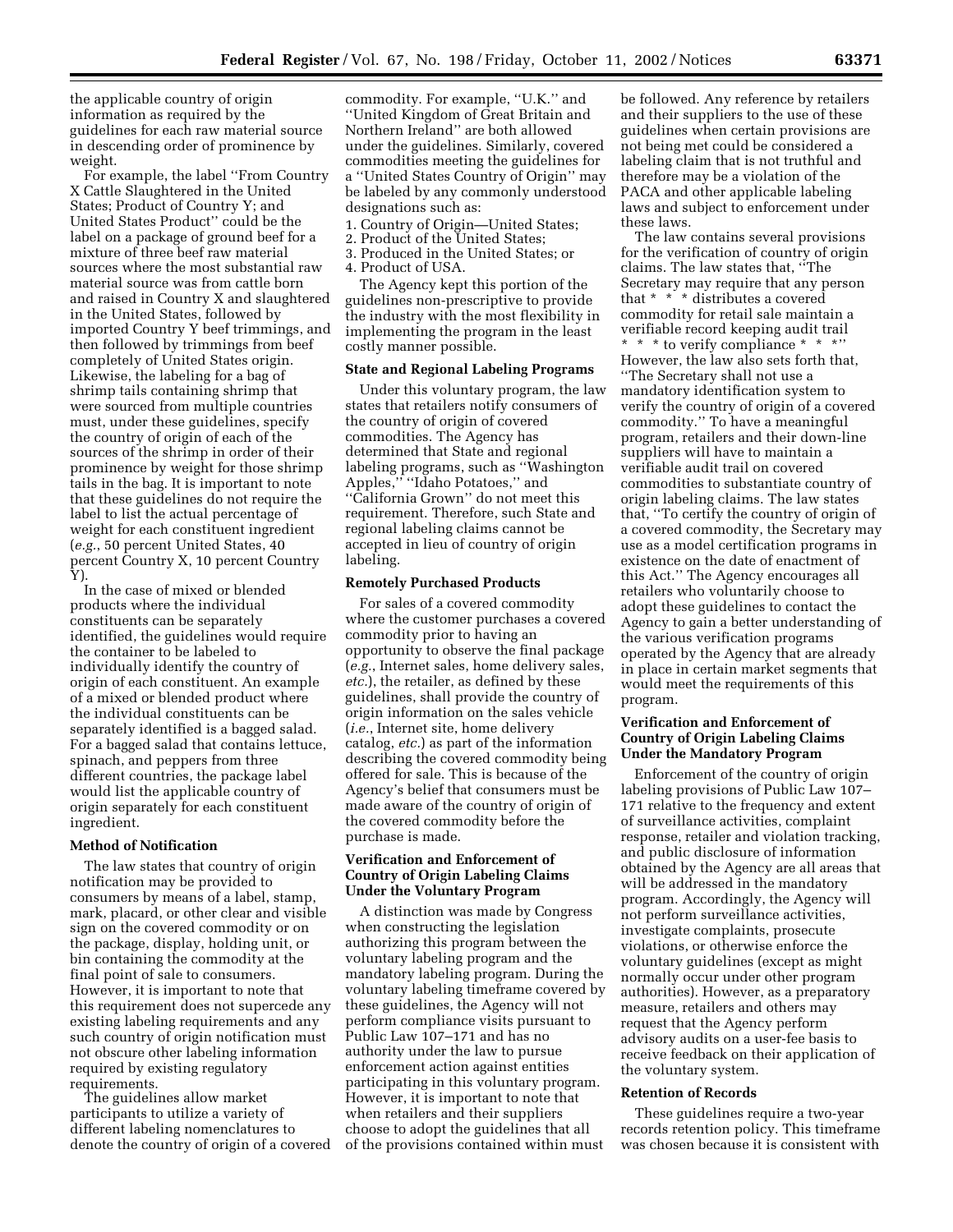the current records retention requirements of the PACA, which govern these same retailers.

## **Economic Implications**

Though the benefits and costs of the voluntary program are difficult to quantify, the Agency believes that retailers will only choose to participate if the benefits outweigh the costs. As the Agency moves toward the development of a regulation to implement the mandatory program as required by Public Law 107–171, information concerning the benefits and the estimated or actual costs of implementing a program in compliance with the voluntary guidelines will be of great benefit to the Agency. The Agency is aware that studies have been conducted by USDA's Food Safety and Inspection Service (FSIS) and the United States General Accounting Office regarding implications of country of origin labeling and will use this information accordingly.

# **Labeling of Covered Commodities Marketed to Others Besides Retailers**

It is important to note that these guidelines do not apply to covered commodities marketed to others besides retailers, as defined in the law. This includes covered commodities sold to such businesses as food service establishments, butcher shops, and foreign outlets. So, for example, boxed whole muscle beef cuts sold to an importer in Japan would be labeled as they currently are labeled under existing regulations.

# **Paperwork Reduction Act of 1995**

In accordance with the Paperwork Reduction Act of 1995 (44 U.S.C. Chapter 35), the Agency has requested emergency approval from the Office of Management and Budget for the information collection burden imposed by this program.

# **The Guidelines**

These guidelines include definitions that can be used by retailers and their suppliers and understood by other market participants, to facilitate the labeling or identification of commodities covered by this program by their respective country of origin. These guidelines also outline what the Agency believes represents the framework of a consumer notification, product marking, and recordkeeping program that would be required to carry out this program.

# *Voluntary Country of Origin Labeling Guidelines*

## Definitions

Unless otherwise defined, the following terms should be construed as follows:

''Act'' means the Agricultural Marketing Act of 1946, (7 U.S.C. 1621 *et seq.*).

'Agency'' means the Agricultural Marketing Service, United States Department of Agriculture.

'Beef'' means meat produced from cattle, including veal.

''Consumer package'' means any container or wrapping in which any covered commodity is enclosed for use in the delivery or display of such commodity to retail purchasers.

''Covered commodity'' means fresh or frozen muscle cuts of beef (including veal), lamb, and pork, ground beef, lamb, and pork, as well as farm-raised fish, wild fish, and shellfish (including steaks, nuggets, any other flesh from farmed raised fish and shellfish), perishable agricultural commodities as defined in the Perishable Agricultural Commodities Act of 1930 (7 U.S.C. 499a(b)), and peanuts. Covered commodities are excluded from these guidelines if the commodity is an ingredient in a processed food item.

''Department'' means the United States Department of Agriculture.

''Farm-raised fish'' means net-pen aquaculture or other farm-raised fish or shellfish; and fillets, steaks, nuggets, and any other flesh from a farm-raised fish or shellfish.

''Food service establishment'' means a restaurant, cafeteria, lunchroom, food stand, saloon, tavern, bar, lounge, or other similar facility operated as an enterprise engaged in the business of selling food to the public. Food service establishments include salad bars, delicatessens, and other prepared food enterprises that provide ready-to-eat foods that are consumed either on or outside of the retailer's premises.

''Ground beef'' means ground beef of skeletal origin produced in conformance with all applicable Food Safety and Inspection Service labeling guidelines. This product contains no added ingredients.

''Ground lamb'' means ground lamb of skeletal origin produced in conformance with all applicable Food Safety and Inspection Service labeling guidelines. This product contains no added ingredients.

''Ground pork'' means ground pork of skeletal origin produced in conformance with all applicable Food Safety and Inspection Service labeling guidelines.

This product contains no added ingredients.

''Ingredient'' means the component, either in part or in full, of a finished food product.

''Lamb'' means meat, other than mutton, produced from sheep.

''Legibly'' means English language text that can be easily read.

''Material change'' means altered prior to retail to the extent that the product does not meet the definition of covered commodity. To be considered ''materially changed,'' changes to a commodity must be of such magnitude that its character is substantially different from that of the covered commodity. Specifically, for the following:

1. Whole muscle beef, lamb, and pork: Altered to the point that its character is no longer that of the covered commodity; such as through restructuring, cooking, and curing. Examples include ham, raw corned beef brisket, and restructured beef steaks.

2. Ground beef, lamb, and pork: The addition of any ingredients or cooking. Examples include ground beef with vegetable protein, cooked ground beef crumbles, bratwurst, fresh pork sausage, and lamb sausage.

3. Fresh and frozen fruits and vegetables: Altered to the point that its character is no longer that of the covered commodity. Examples include orange and other fruit juices.

4. Peanuts: Altered to the point that its character is no longer that of the covered commodity. An example is peanut butter.

5. Wild fish and farm-raised fish: Altered to the point that its character is no longer that of the covered commodity. Includes the cooking and canning of fish and shellfish. Examples include canned tuna and canned sardines as well as surimi and restructured fish sticks.

''Perishable agricultural commodity'' means fresh and frozen fruits and vegetables of every kind and character where the original character has not been changed (for example, frozen green beans would be included, but frozen concentrated orange juice would be excluded) and includes cherries in brine as defined by the Secretary in accordance with trade usages.

''Person'' means any individual, partnership, corporation, association, or other legal entity.

'' Pork'' means meat produced from hogs.

''Processed food item'' means either: 1. A combination of ingredients that may include a covered commodity but the identity of the processed food item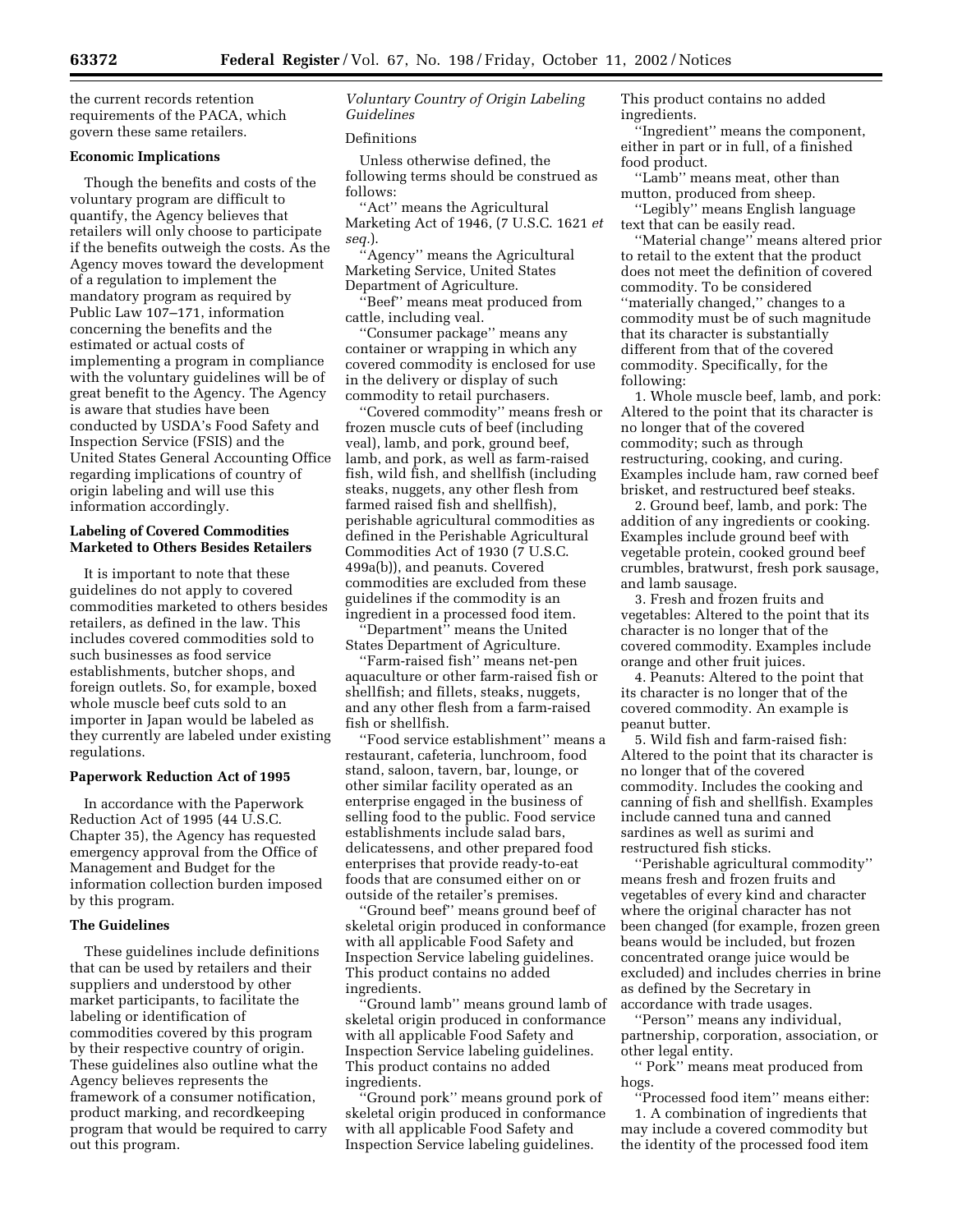is different from that of the covered commodity; or

2. A covered commodity that has undergone a material change.

''Produced in any country other than the United States'' means born, raised, slaughtered, grown, packed, processed, or harvested (as applicable to the covered commodity), outside the fifty U.S states, the District of Columbia, the Commonwealth of Puerto Rico, the U.S. Virgin Islands, the Trust Territories of the Pacific Islands, and the waters of the United States (as defined in these guidelines), or by a vessel not registered in the United States.

''Raised'' means, in the case of beef, lamb, and pork, the period of time following weaning until slaughter.

''Retailer'' has the meaning given the term in section 1(b) of the Perishable Agricultural Commodities Act of 1930 (7 U.S.C. 499a(b)), *i.e.*, a person who is a dealer engaged in the business of selling any perishable agricultural commodity solely at retail with an invoice value in any calendar year of more than \$230,000.

''Secretary'' means the Secretary of Agriculture of the United States or any person to whom the Secretary's authority has been delegated.

''Slaughter'' means the point in which a livestock animal (including cattle, swine, and sheep) is prepared into meat products fit for human consumption. For labeling purposes, the term ''slaughtered'' is interchangeable with the term ''processed.''

'United States'' means the fifty U.S states, the District of Columbia, the Commonwealth of Puerto Rico, the U.S. Virgin Islands, the Trust Territories of the Pacific Islands, and the waters of the United States (as defined in these guidelines).

United States country of origin'' means in the case of:

1. Beef: From animals born, raised, and slaughtered in the United States (including animals born and raised in Alaska and Hawaii and transported for a period not to exceed 60 days through Canada to the United States and slaughtered in the United States).

2. Lamb and pork: From animals born, raised, and slaughtered in the United States.

3. Farm-raised fish: From fish hatched, raised, harvested, and processed in the United States.

4. Wild-fish: From fish either harvested in the waters of the United States or by a U.S. flagged vessel and processed in the United States or aboard a U.S. flagged vessel.

5. Fresh and frozen fruits and vegetables, and peanuts: From products produced in the United States.

''U.S. flagged vessel'' means a ship or boat registered in the United States or documented under chapter 121 of title 46, United States Code.

''Vessel flag'' means the country of registry for a vessel, ship, or boat.

'Waters of the United States'' means those fresh and ocean waters contained within the 200-mile boundary of the Exclusive Economic Zone (EEZ) surrounding the United States.

''Wild fish'' means fish and shellfish, regardless of origin, harvested in the wild; and fillets, steaks, nuggets, and any other flesh from a wild fish or shellfish.

# Country of Origin Notification

In voluntarily providing notice of the country of origin as covered by this statute, the following guidelines shall be followed:

# **1. Consumer Notification**

# *A. General*

I. All covered commodities offered for sale individually, in bulk bins, cartons, crates, barrels, clusters, or consumer packages shall be legibly marked with the country of origin.

II. Country of origin labeling may be applied prior to or after delivery to the United States.

#### *B. Exemptions*

I. Food service establishments are exempted from the country of origin guidelines.

#### *C. Exclusions*

I. Covered commodities are excluded from country of origin labeling if they are an ingredient in a processed food item. Examples include:

i. Whole muscle beef, lamb, and pork: Ready-to-cook Beef Wellington.

ii. Ground beef, ground lamb, ground pork: A meal kit that includes ground beef and other ingredients.

iii. Fresh and frozen fruit and vegetables: Frozen prepared pie that includes frozen sliced apples.

iv. Peanuts: Peanuts in a candy bar. v. Wild and farm-raised fish and shellfish: Salmon sushi.

# *D. Designation of Wild Fish and Farm-Raised Fish*

I. The notice of country of origin for wild fish and farm-raised fish shall specify and distinguish between wild fish and farm-raised fish.

# *E. Labeling Covered Commodities of United States Country of Origin*

I. They must fully meet the definition of United States Country of Origin as put forth in the Definitions section of these guidelines.

II. Products further processed or handled in foreign countries after reaching the threshold point in which the country of origin of the covered commodity is determined may still qualify for ''United States Country of Origin'' under these guidelines if the product's identity is maintained under a verifiable recordkeeping system. Otherwise, such products shall be labeled with the country from which it was exported in conformance with existing Federal laws. An example is a beef carcass meeting the definition of ''Product of United States Origin'' exported to another country for cutting into steaks. The resulting steaks from this carcass that are imported back into the United States may either be marked as product of ''Country X'' or, alternatively, if a verifiable recordkeeping system is in place, ''Product of United States Origin.''

#### *F. Labeling Imported Products*

I. Shall be labeled with the country from which it was exported in conformance with existing Federal laws.

II. For covered commodities that undergo different phases of preparation, production or processing in various countries prior to export to the United States, the label may also include additional country of origin information if the product's identity is maintained under a verifiable recordkeeping system. This includes referencing production processes which may have occurred in the United States prior to export to a foreign country and ultimate import back into the United States.

*G. Labeling Covered Commodities From Multiple Countries That Include the United States* 

I. Beef, Lamb, Pork:

i. If an animal was born or raised in a foreign country prior to slaughter in the United States, the resulting meat products shall be labeled to show the processing steps that occurred in a foreign country prior to slaughter in the United States consistent with existing Federal law at the time the animal entered the United States. For example, if a calf is born and raised in a foreign country, and then exported for further raising and slaughtering in the United States, the label could either read, ''From Country X'' cattle Raised and Slaughtered in the United States,'' or, alternatively, ''Born and Raised in Country X and Raised and Slaughtered in the United States.''

ii. If the animal was born or raised in two or more foreign countries prior to slaughter in the United States, the resulting meat products shall be labeled as originating from animals from the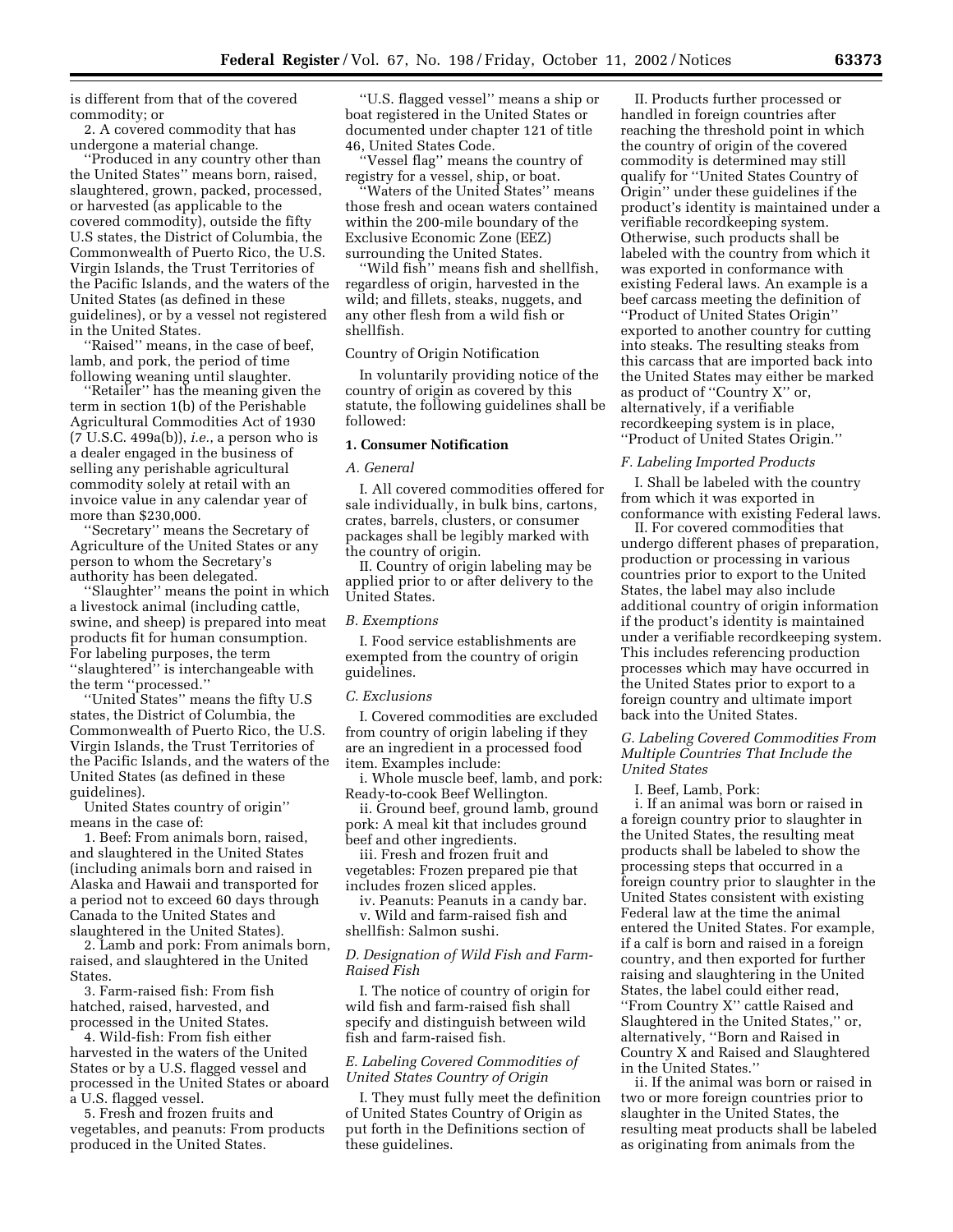country as determined under existing Federal law at the time they entered the United States and for the process(es) occurring in the United States. For example, a steer born in Country X, exported to Country Y for raising, and then exported to the United States for slaughter could have the label, ''From Country Y cattle Slaughtered in the United States.'' However, such products may instead be labeled to identify each specific country (*e.g.*, ''Born in Country X, Raised in Country Y, and Slaughtered in the United States'') if the animal's identity was maintained under a verifiable recordkeeping system.

II. Fresh and Frozen Fruits and Vegetables, and Peanuts

i. In the case where a covered commodity was grown and packed in a foreign country prior to processing in the United States, the product shall be labeled with the foreign country where it was grown and/or packed in accordance with existing Federal law at the time when the product entered the United States. For example, the product label could be applied as: ''Grown and packed in Country X and Processed in the United States.''

ii. In the case where a covered commodity was grown and packed in two or more foreign countries prior to processing in the United States, the product shall be labeled with the foreign country it was grown and/or packed in accordance with existing Federal law at the time when the product entered the United States. For example, product may have been grown in Country X, packed in Country Y, and processed in the United States. When the product entered the United States, under existing Federal law it would be identified as product of Country Y and could carry the label ''Product of Country Y, Processed in the United States.'' However, such products may instead be labeled to identify each specific country and in applicable chronological order by country if the product's identity was maintained under a verifiable recordkeeping system.

III. Wild Fish and Farm-raised Fish: In the case where a covered commodity was harvested in the waters of or by a flagged vessel of one country and processed in another country or onboard a vessel with a different flag, the product label shall be applied as: "Harvested in  $(Country\bar{X}, as\ applicable)$ and Processed in (Country Y, as applicable).''

# *H. Blended Products*

I. For commingled, blended, or mixed covered commodities offered for retail sale that are prepared from raw materials originating from different

countries (*e.g.*, ground beef, salads, or fresh or frozen mixed fruits or vegetables) the label shall indicate the country of origin information of each constituent or component covered commodity raw material source in accordance with these guidelines by order of prominence by weight.

II. The product label shall be applied as: ''Produced from covered commodities with the following countries of origin: (Raw material source A, with born, raised, slaughtered, grown, packed, harvested, or processed information as applicable to the commodity as defined by these guidelines), (Raw material source B, with born, raised, slaughtered, grown, packed, harvested, or processed as applicable to the commodity as defined by these guidelines),'' and so forth until all covered commodity raw material sources are accounted for by order of prominence by weight.

III. Products made from commingled, blended, or mixed covered commodities where processing has altered the commodity's character (*e.g.*, cooked vegetables in a soup), do not have to be labeled as to the country of origin of the constituent items.

#### *I. Remotely Purchased Products*

I. For sales of a covered commodity where the customer purchases a covered commodity prior to having an opportunity to observe the final package (*e.g.*, Internet sales, home delivery sales, *etc.*), the retailer, as defined by these guidelines, shall provide the country of origin information on the sales vehicle (*i.e.*, Internet site, home delivery catalog, *etc.*) as part of the information describing the covered commodity being offered for sale.

#### **2. Markings**

A. Country of origin notification markings can either be in the form of a placard, sign, label, sticker, or other format that allows consumers to identify the country of origin of particular covered items. The placard, sign, label, sticker or other display must be placed in a conspicuous location. Country of origin information may be typed, printed, or handwritten. Labels must be written in English; additional accompanying languages are permissible. Country of origin notification shall be written in a form that allows the consumer to read them when selecting items to be purchased.

B. Abbreviations and variant spellings, which unmistakably indicate the country such as: ''U.K.'' for ''The United Kingdom of Great Britain and Northern Ireland'' and ''Brasil'' for ''Brazil'' are acceptable. The adjectival

form of the name of a country or region/ city within a country may not be used as proper indication of the country of origin of imported commodities. For example, product names such as ''Spanish peanuts'' which are most commonly used to designate a product variety and not the actual origin of the product, would, without a further designation of country of origin, be unacceptable even if the products did actually originate from that country. Symbols (flags, national symbols, *etc.*) may not be used to denote a country of origin, but may be used in conjunction with an acceptable country of origin label.

C. State or regional labeling programs will not be accepted in lieu of country of origin labeling.

D. The phrases ''Product of Country X,'' and/or ''Grown in Country X,'' and/ or ''Imported from Country X,'' can be used to denote the country of origin for products produced entirely in any country other than the United States.

#### **3. Recordkeeping**

A. Every person that prepares, stores, handles, or distributes a covered commodity for retail sale must keep records on the country of origin for a period of at least two years.

B. Any person engaged in the business of supplying a covered commodity to a retailer must make available information to the retailer indicating the country of origin of the covered commodity. Such persons, which include but are not limited to, producers, growers, handlers, packers, processors, and importers, must maintain auditable records documenting the origin of covered commodities. Selfcertification by such persons is not sufficient.

C. Retailers must ensure that a verifiable audit trail is maintained through contracts or other means, recognizing that suppliers throughout the production/marketing chain have a responsibility to maintain the necessary supporting records.

D. All records must be legible and written in English, and may be maintained in either electronic or hard copy formats. To ensure accurate labeling and provide an auditable document trail, retailers must have records at the place of final sale that identify the country of origin of all covered commodities sold at that facility. In addition, records of any person who prepares, stores, handles, or distributes a covered commodity and/or comprehensive records maintained by the retailer may be located at points of distribution and sale, warehouses, or at central offices. Wherever maintained